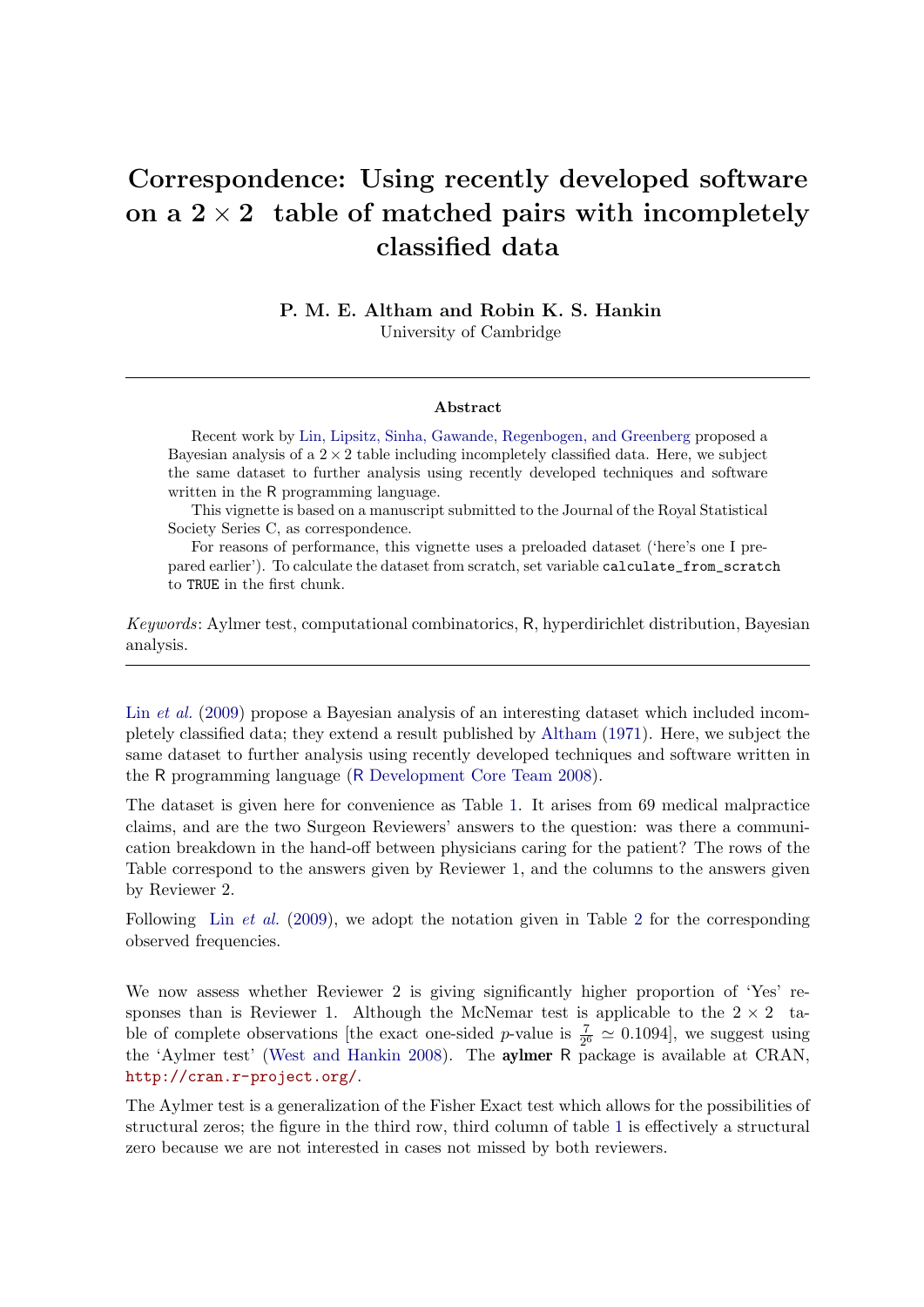| Reviewer 1     | Reviewer 2 |    |               |       |  |
|----------------|------------|----|---------------|-------|--|
|                | Yes        |    | No Missing    | Total |  |
| Yes            | 26         |    | $\mathcal{D}$ | 29    |  |
| N <sub>o</sub> | 5          | 18 | 9             | 32    |  |
| <b>Missing</b> |            |    |               |       |  |
| Total          | 35         | 23 | 11            | 69    |  |

<span id="page-1-0"></span>Table 1: Two surgeon reviews of malpractice claims data

| Reviewer 1     | Reviewer 2        |                   |          |                   |  |  |  |  |
|----------------|-------------------|-------------------|----------|-------------------|--|--|--|--|
|                | Yes               | No                | Missing  | Total             |  |  |  |  |
| Yes            | $y_{11}$          | $y_{10}$          | $z_{1+}$ | $y_{1+} + z_{1+}$ |  |  |  |  |
| No             | $y_{01}$          | $y_{00}$          | $z_{0+}$ | $y_{0+} + z_{0+}$ |  |  |  |  |
| <b>Missing</b> | $u_{+1}$          | $u_{+0}$          |          | $u_{++}$          |  |  |  |  |
|                |                   |                   |          |                   |  |  |  |  |
| Total          | $y_{+1} + u_{+1}$ | $y_{+0} + u_{+0}$ | $z_{++}$ | $\, n$            |  |  |  |  |

<span id="page-1-1"></span>Table 2: Notation for the data

In this case, the statistic of interest is the difference between row 1, column 2 and row 2, column  $1 (=5-1=4)$ :

> a

```
Reviewer 2
Reviewer 1 yes no missing
  yes 26 1 2
  no 5 18 9
  missing 4 4 NA
```
> aylmer.test(a,alternative=function(x)x[1,2]-x[2,1])

Aylmer functional test for count data

```
data: a
p-value = 0.169
alternative hypothesis: test function exceeds observed
```
and thus the p-value of 0.169 would indicate failure to reject the null hypothesis. We suggest our analysis is superior to the McNemar test because it does not disregard the partially classified data points.

### Cases missing at random

Lin *[et al.](#page-5-0)* assess the hypothesis that the cases are missing at random, and use Fisher's exact test in a 'somewhat informal way' to compare the marginal proportions of the  $2 \times 2$  table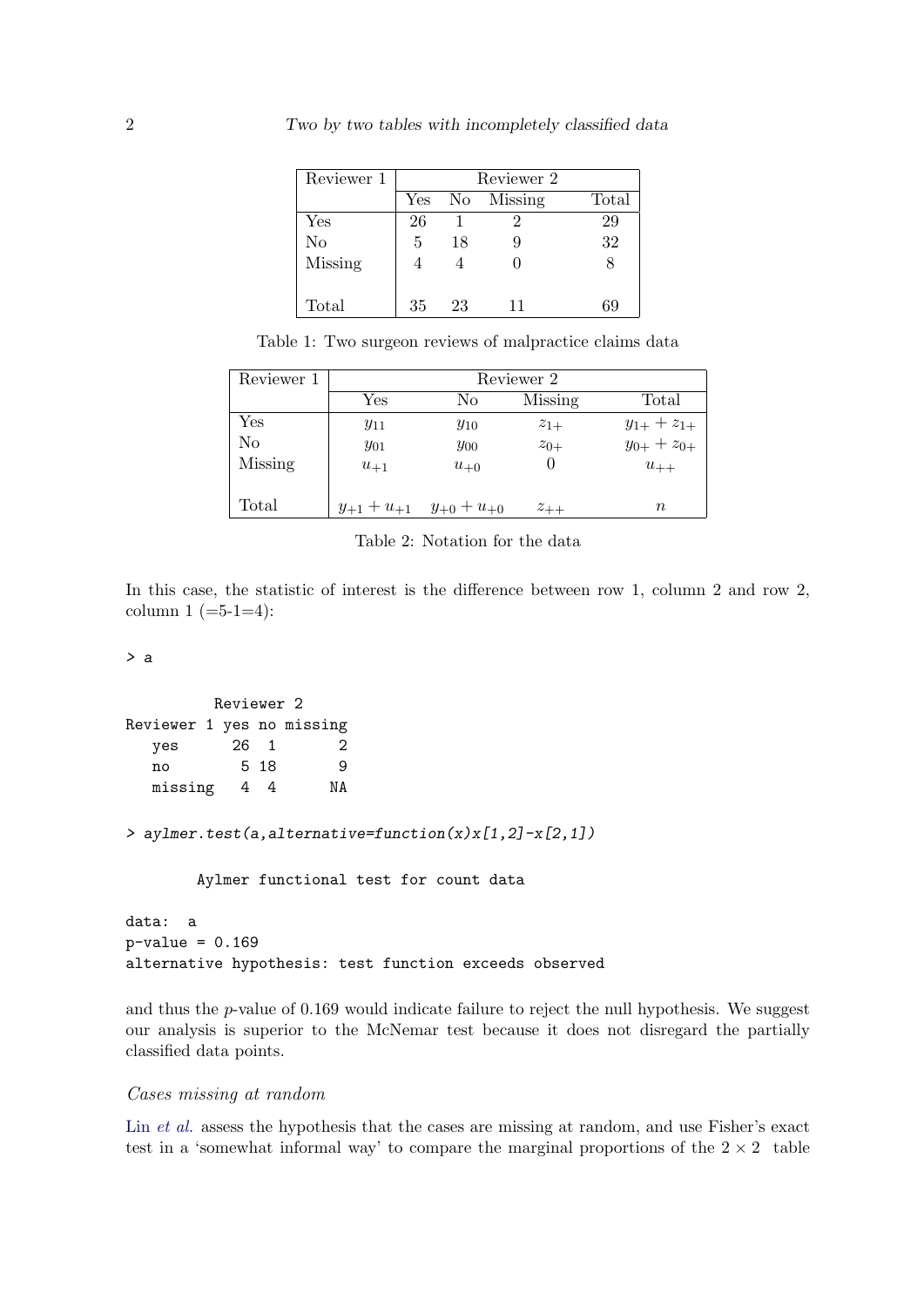of complete cases with the marginal proportions in those missing a row or column variable; a p-value of 0.046 is reported.

We again suggest using the Aylmer test. In this case, the statistic of interest is row 2, column 3, which corresponds to the number of cases missed by reviewer 2 but were classified as "no" (as opposed to "yes") by reviewer 1. The R idiom is straightforward:

```
> f1 \leftarrow function(a)a[2,3]
```

```
> aylmer.test(a,alternative=f1)
```
Aylmer functional test for count data

data: a p-value = 0.03202 alternative hypothesis: test function exceeds observed

The resulting  $p$ -value is 0.032, considerably lower than that from the Fisher test; this is consistent with the Aylmer test's using more data than [Chen and Little.](#page-4-1)

#### The hyperdirichlet distribution

The likelihood function of the data D may be taken as

$$
L(\theta|D) \propto \prod_{ij} \theta_{ij}^{y_{ij}} \prod_i \theta_{i+}^{z_{i+}} \prod_j \theta_{+j}^{u_{+j}} \tag{1}
$$

for  $\sum \mathcal{D}_{ij} = 1$ , all taken to be non-negative. Here  $\theta = (\theta_{11}, \theta_{10}, \theta_{01}, \theta_{00})$  and  $i, j = 0, 1$ . Subscripts match those of table [2;](#page-1-1) in computational work we identify  $(\theta_{11}, \theta_{10}, \theta_{01}, \theta_{00})$  with p1, p2, p3, p4 respectively.

If we take a Dirichlet prior for  $(\theta_{ij})$ ,  $i = 0, 1, j = 0, 1$  with parameters  $\alpha_{ij}$ , then the posterior density of  $\theta$  induced by the data D is

$$
\mathsf{P}(\theta|D) \propto \prod_{ij} \theta_{ij}^{(y_{ij} + \alpha_{ij} - 1)} \prod_i \theta_{i+}^{z_{i+}} \prod_j \theta_{+j}^{u+j}.
$$
 (2)

Then we seek  $P(\theta_{+1} > \theta_{1+} | D)$ , equivalently we will find  $P(\theta_{01} > \theta_{10} | D)$ . We will do this for the special case of  $\alpha_{ij} = 1$  for all i, j, which corresponds to a uniform prior density for  $\theta$ . We thus seek the posterior probability  $P(\theta_{01} > \theta_{10}|D)$  given that

<span id="page-2-0"></span>
$$
\mathsf{P}(\theta|D) \propto \theta_{11}^{26+1} \theta_{10}^{1+1} \theta_{01}^{5+1} \theta_{00}^{18+1} \theta_{10}^{1} + \theta_{10} \theta_{11}^{2} \theta_{01} + \theta_{00} \theta_{11}^{9} \theta_{10} + \theta_{01} \theta_{10}^{4} \theta_{10} + \theta_{00} \theta_{11}^{4}.
$$
 (3)

The expression for  $P(\theta|D)$  is a special case of the 'hyperdirichlet' distribution [\(Hankin 2009\)](#page-5-3). The R idiom is straightforward: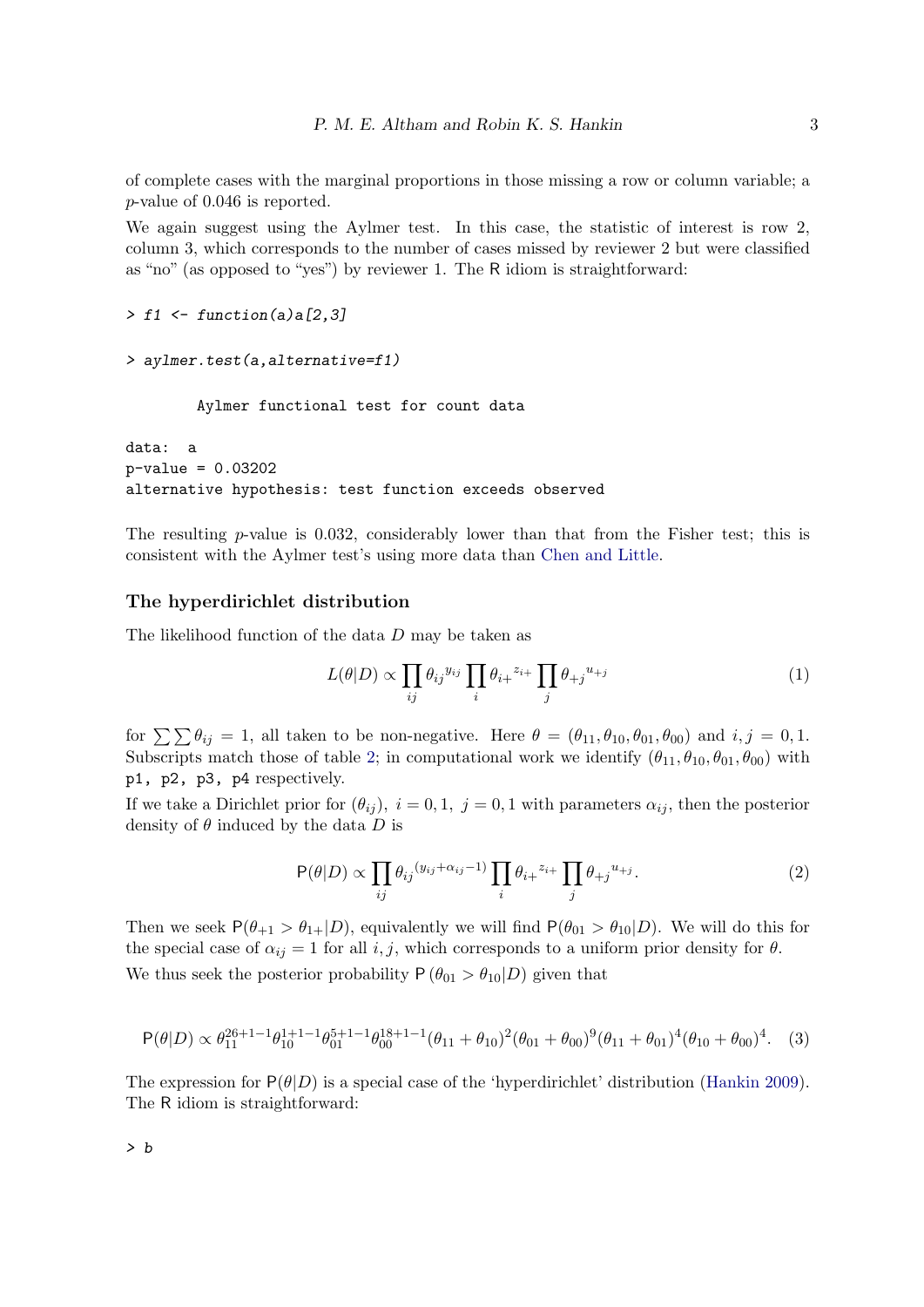|        | p1 |   |   |   | p2 p3 p4 params | powers |
|--------|----|---|---|---|-----------------|--------|
| $[1]$  | 0  | 0 | 0 | 0 | 0               | 0      |
| [2]    | 0  | 0 | 0 | 1 | 19              | 18     |
| [3]    | 0  | 0 | 1 | 0 | 6               | 5      |
| [4]    | 0  | 0 | 1 | 1 | 9               | 9      |
| [5]    | 0  | 1 | 0 | 0 | 2               | 1      |
| [6]    | 0  | 1 | 0 | 1 | 4               | 4      |
| $[7]$  | 0  | 1 | 1 | 0 | 0               | 0      |
| [8]    | 0  | 1 | 1 | 1 | 0               | 0      |
| [9]    | 1  | 0 | 0 | 0 | 27              | 26     |
| $[10]$ | 1  | 0 | 0 | 1 | 0               | 0      |
| $[11]$ | 1  | 0 | 1 | 0 | 4               | 4      |
| $[12]$ | 1  | 0 | 1 | 1 | 0               | 0      |
| $[13]$ | 1  | 1 | 0 | 0 | 2               | 2      |
| $[14]$ | 1  | 1 | 0 | 1 | 0               | 0      |
| $[15]$ | 1  | 1 | 1 | 0 | 0               | 0      |
| $[16]$ | 1  | 1 | 1 | 1 | 0               | 0      |

Normalizing constant not known

is the appropriate hyperdirichlet distribution. The hyperdirichlet R package gives  $P(\theta_{01} >$  $\theta_{10}|D\rangle = 0.969$  (further computational details are given online by [Altham](#page-4-2) [\(2009\)](#page-4-2)):

f3 <- function(x){x[2]>x[3]} probability(b,disallowed=f3,eps=1e-2)

[1] 0.9686342

Thus Reviewer 2 is more likely to give a 'Yes' answer than is Reviewer 1. This agrees well with the value of 0.968 given by Lin *[et al.](#page-5-0)* in their Table 3.

Figure [1](#page-6-0) shows some numerical results made using the hyperdirichlet R package [\(Hankin](#page-5-3) [2009\)](#page-5-3).

#### Likelihood

The above techniques used a Bayesian approach in which integration was used to calculate the p-value. Here we show how the method of support [\(Edwards 1992\)](#page-5-4) may be used instead. This is numerically advantageous because multidimensional integration is not needed. First, find the maximum likelihood estimate for the distribution:

```
maximum_likelihood(b)
```
\$MLE

p1 p2 p3 p4 0.45121066 0.01799551 0.11125458 0.41953925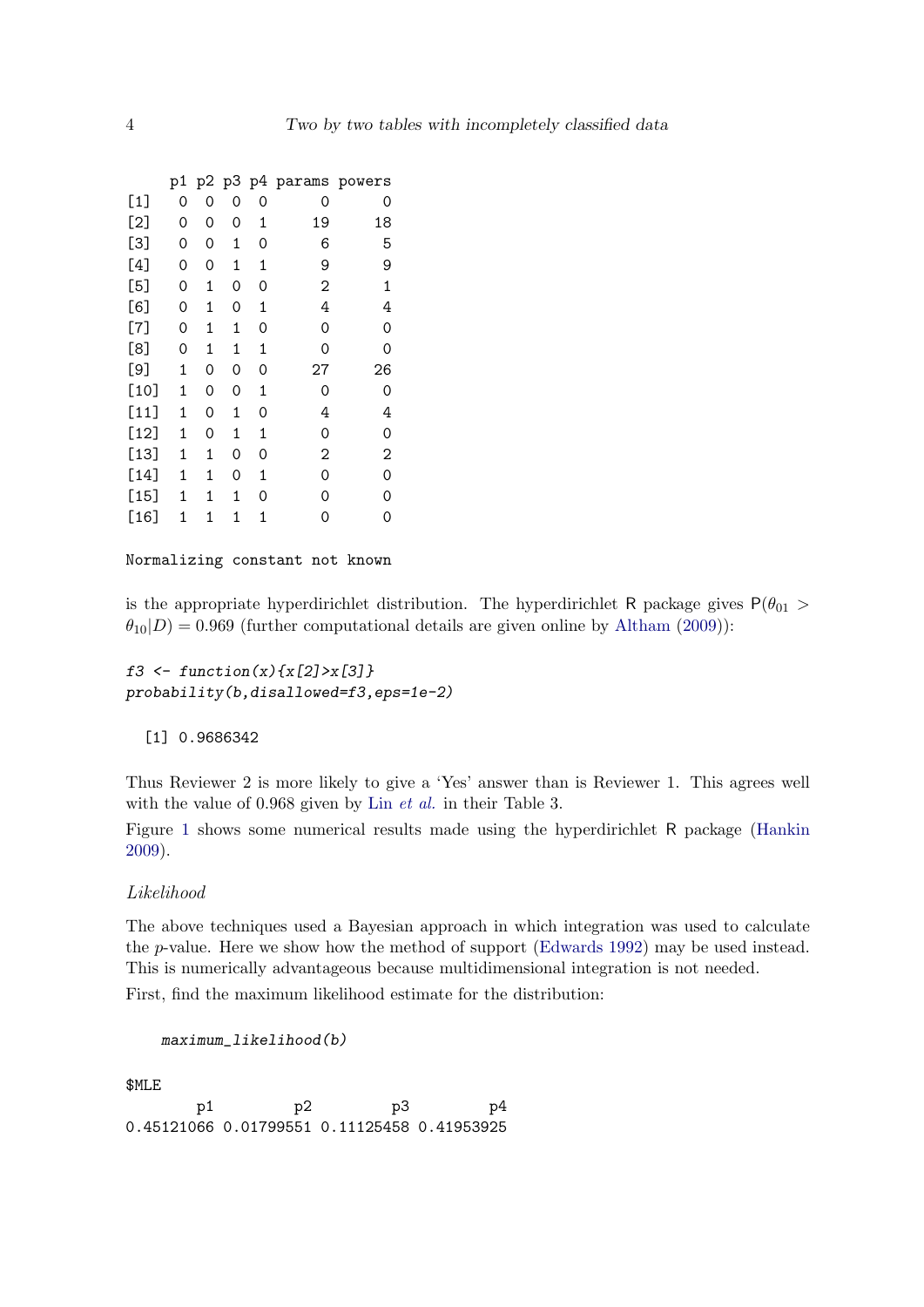\$likelihood [1] 1.386809e-28

\$support  $[1] -64.14538$ 

The maximum likelihood estimate of the four parameters given by the PDF of equation [3](#page-2-0) is thus  $\hat{\theta}^{\text{f}} = (0.451, 0.018, 0.111, 0.42)$ , with a corresponding support of  $\mathcal{S}^{\text{f}} = -64.15$  (superscript 'f' means that the optimization proceeded freely over the domain).

Now the maximum likelihood estimate under the restriction that  $\theta_{01} < \theta_{10}$  is given by

```
f3 <- function(x){x[2] < x[3] }
maximum_likelihood(b,disallowed=f3)
```
\$MLE

p1 p2 p3 p4 0.45344213 0.06029619 0.06029619 0.42596548

\$likelihood [1] 1.878493e-29

\$support  $[1] -66.1445$ 

Thus the restricted MLE is  $\hat{\theta}^r = (0.453, 0.06, 0.06, 0.426)$ , with a corresponding support of  $S<sup>r</sup> = -66.14$ . Observe that  $\hat{\theta}_{01}^r = \hat{\theta}_{10}^r$  as the numerical optimization routine finds a point on the boundary of the admissible region.

The difference  $S^f - S^r \simeq 1.9991$ , suggests that one may increase the support from *any* point consistent with  $\theta_{01} < \theta_{10}$  by (almost) two units of support by the expedient of not restricting the search to regions where  $\theta_{01} < \theta_{10}$ .

#### Conclusions

Our analysis has added to the techniques which practising statisticians may bring to bear on the analysis of this type of  $2 \times 2$  table, and we hope to stimulate interest in the aylmer and hyperdirichlet R packages.

## References

<span id="page-4-0"></span>Altham PME (1971). "The analysis of matched proportions." *Biometrika*, 58(3), 561–576.

<span id="page-4-2"></span>Altham PME (2009). Worksheet 20, URL <http://www.statslab.cam.ac.uk/~pat/misc.ps>.

<span id="page-4-1"></span>Chen HY, Little RJA (1999). "A test of missing completely at random for generalized estimating equations." *Biometrika*, 86, 1–13.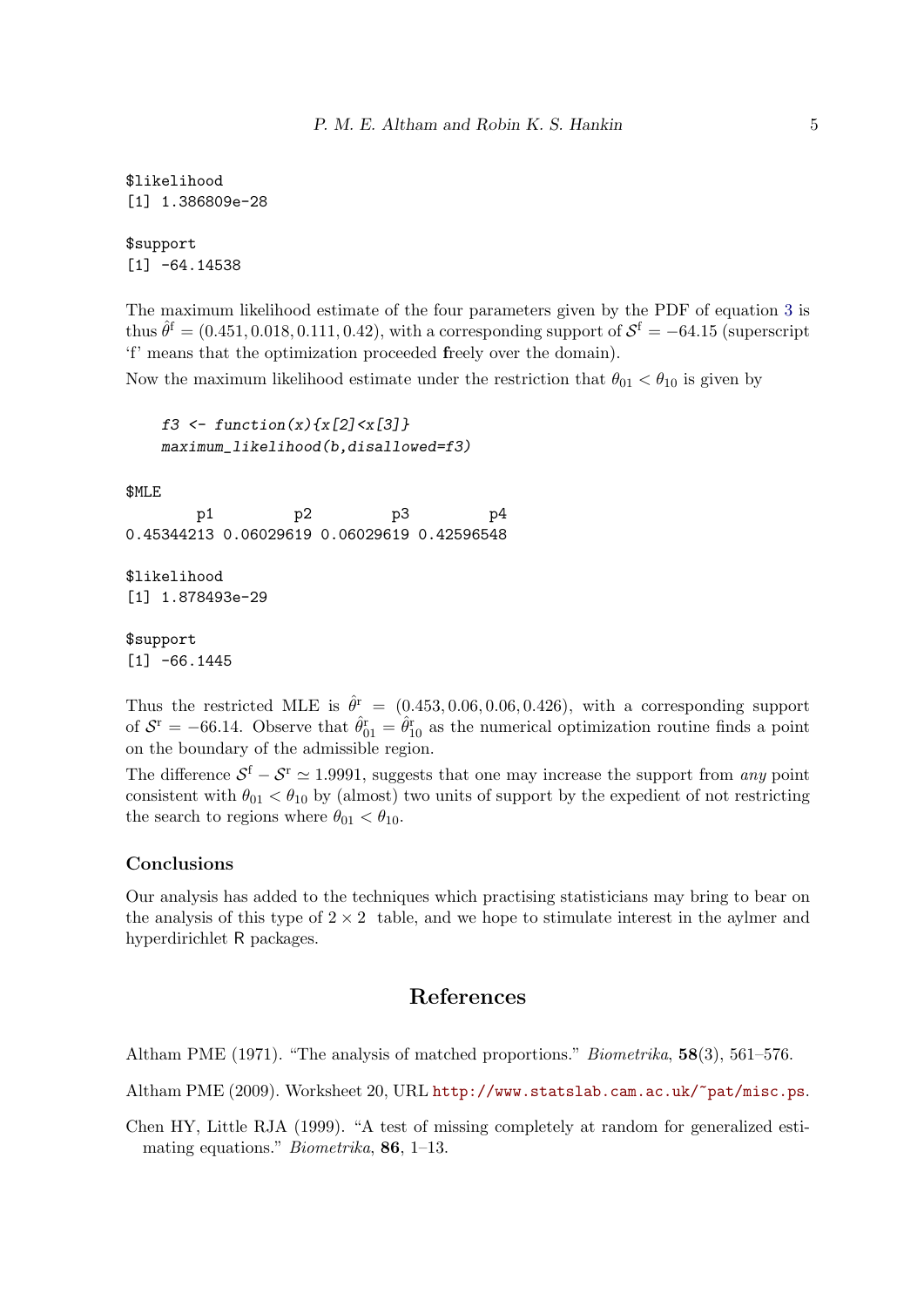<span id="page-5-4"></span>Edwards AWF (1992). *Likelihood (Expanded Edition)*. John Hopkins.

- <span id="page-5-3"></span>Hankin RKS (2009). *hyperdirichlet: A generalization of the Dirichlet distribution*. R package version 1.4-2; vignette therein based on a manuscript recently accepted by the *Journal of Statistical Software*, URL <http://www.R-project.org>.
- <span id="page-5-0"></span>Lin Y, Lipsitz S, Sinha D, Gawande AA, Regenbogen SE, Greenberg CC (2009). "Using Bayesian p-values in a  $2 \times 2$  table of matched pairs with incompletely classified data." *Journal of the Royal Statistical Society, Series C*, 58(2). [doi:10.1111/j.1467-9876.](http://dx.doi.org/10.1111/j.1467-9876.2008.00645.x) [2008.00645.x](http://dx.doi.org/10.1111/j.1467-9876.2008.00645.x). Published Online: Jan 22 2009 5:54PM.
- <span id="page-5-1"></span>R Development Core Team (2008). R*: A Language and Environment for Statistical Computing*. R Foundation for Statistical Computing, Vienna, Austria. ISBN 3-900051-07-0, URL [http:](http://www.R-project.org) [//www.R-project.org](http://www.R-project.org).
- <span id="page-5-2"></span>West L, Hankin RKS (2008). "Exact tests for two-way contingency tables with structural zeros." *Journal of Statistical Software*, 28(11).

#### Affiliation:

P. M. E. Altham Statistical Laboratory Centre for Mathematical Sciences Wilberforce Road Cambridge CB3 0WB

Robin K. S. Hankin (corresponding author) Cambridge Centre for Climate Change Mitigation Research University of Cambridge 19 Silver Street Cambridge CB3 9EP United Kingdom E-mail: [hankin.robin@gmail.com](mailto:hankin.robin@gmail.com) URL: <http://www.landecon.cam.ac.uk/staff/profiles/rhankin.htm>